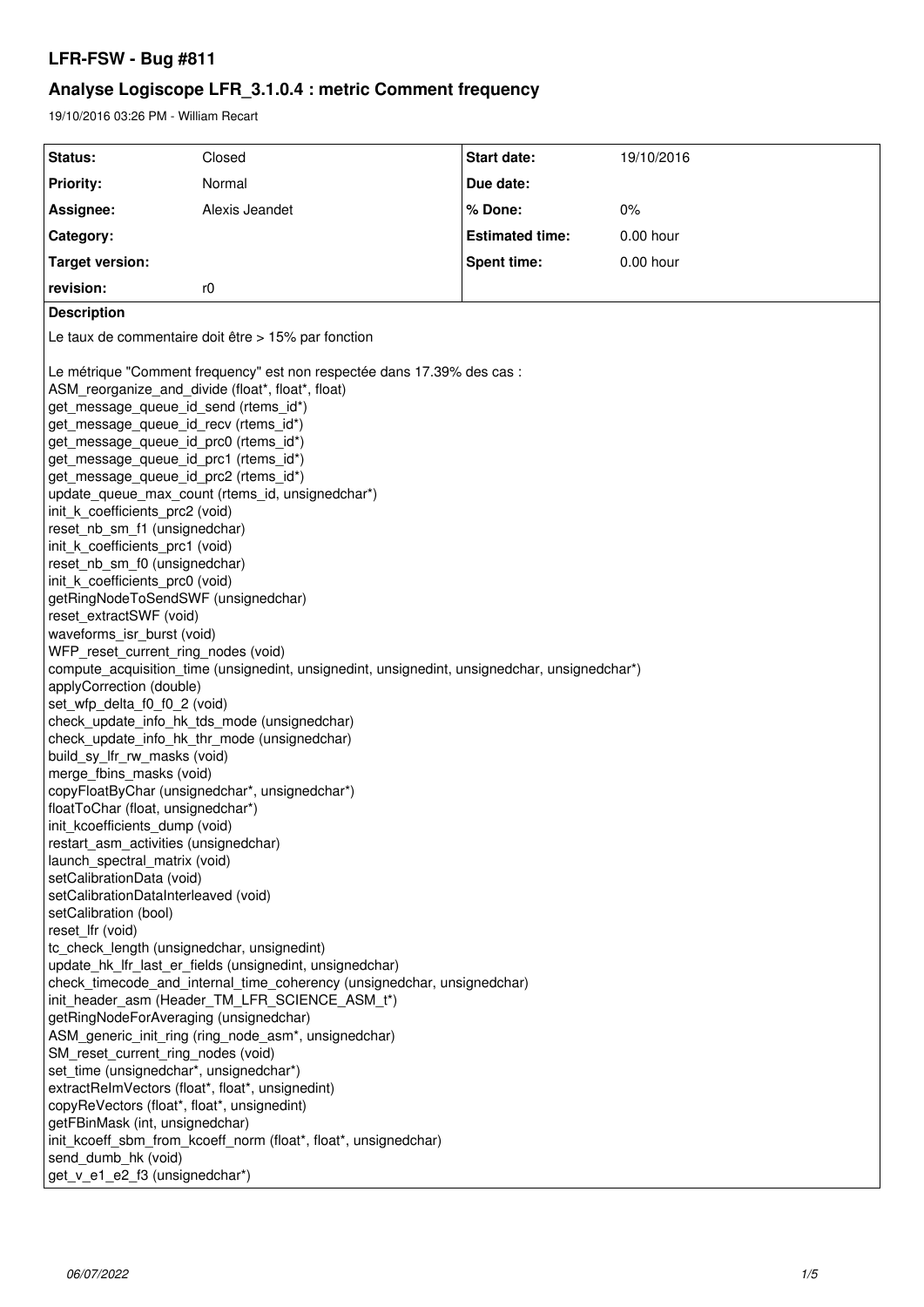#### **History**

**#1 - 19/10/2016 03:27 PM - William Recart**

Les taux de commentaires des fonctions impactées sont les suivants: ASM\_reorganize\_and\_divide (float\*, float\*, float) 0.10 get\_message\_queue\_id\_send (rtems\_id\*) 0.00 get\_message\_queue\_id\_recv (rtems\_id\*) 0.00<br>get\_message\_queue\_id\_prc0 (rtems\_id\*) 0.00 get\_message\_queue\_id\_prc0 (rtems\_id\*) get\_message\_queue\_id\_prc1 (rtems\_id\*) 0.00 get\_message\_queue\_id\_prc2 (rtems\_id\*) 0.00 update\_queue\_max\_count (rtems\_id, unsignedchar\*) 0.13 init\_k\_coefficients\_prc2 (void) 0.00 reset nb sm f1 (unsignedchar) 0.13 init\_k\_coefficients\_prc1 (void) 0.00 reset nb sm f0 (unsignedchar) 0.14 init\_k\_coefficients\_prc0 (void) 0.00 getRingNodeToSendSWF (unsignedchar) 0.00 reset\_extractSWF (void) 0.00 waveforms isr burst (void)  $0.12$ WFP\_reset\_current\_ring\_nodes (void) 0.00 compute\_acquisition\_time (unsignedint, unsignedint, unsignedint, unsignedchar, unsignedchar\*) 0.05 applyCorrection (double) 0.00 set wfp\_delta\_f0\_f0\_2 (void) 0.11 check update info hk tds mode (unsignedchar) 0.00 check\_update\_info\_hk\_thr\_mode (unsignedchar) 0.00 build\_sy\_lfr\_rw\_masks (void) 0.00 merge\_fbins\_masks (void) 0.00 copyFloatByChar (unsignedchar\*, unsignedchar\*) 0.00 floatToChar (float, unsignedchar\*) 0.00 init\_kcoefficients\_dump (void) 0.00 restart asm activities (unsignedchar) 0.00 launch\_spectral\_matrix (void) 0.00 setCalibrationData (void) 0.11 setCalibrationDataInterleaved (void) 0.10 setCalibration (bool) 0.00 reset\_lfr (void) 0.00 tc\_check\_length (unsignedchar, unsignedint) 0.13 update\_hk\_lfr\_last\_er\_fields (unsignedint, unsignedchar) 0.00 check timecode and internal time coherency (unsignedchar, unsignedchar) 0.00 getRingNodeForAveraging (unsignedchar) 0.08 ASM\_generic\_init\_ring (ring\_node\_asm\*, unsignedchar) 0.00 SM\_reset\_current\_ring\_nodes (void) 0.00 set\_time (unsignedchar\*, unsignedchar\*) 0.00 extractReImVectors (float\*, float\*, unsignedint) 0.00 copyReVectors (float\*, float\*, unsignedint) 0.00 getFBinMask (int, unsignedchar) 0.06 init\_kcoeff\_sbm\_from\_kcoeff\_norm (float\*, float\*, unsignedchar) 0.00 get\_v\_e1\_e2\_f3 (unsignedchar\*) 0.00

#### **#2 - 13/01/2017 05:09 PM - William Recart**

Vérification effectuée sur le tag 322 (c0603702c8c8) :

Le métrique est non respectée dans 17.12% des cas : ASM\_reorganize\_and\_divide (float\*, float\*, float) => 0.08 check\_update\_info\_hk\_tds\_mode (unsignedchar) => 0.00 check\_update\_info\_hk\_thr\_mode (unsignedchar) => 0.00 build\_sy\_lfr\_rw\_masks (void) => 0.00 merge\_fbins\_masks (void) => 0.00 copyFloatByChar (unsignedchar\*, unsignedchar\*) => 0.00 floatToChar (float, unsignedchar\*) => 0.00 init\_kcoefficients\_dump (void) =>  $0.00$ restart\_asm\_activities (unsignedchar) =>  $0.00$ launch spectral matrix (void)  $=$   $> 0.00$ setCalibration (bool) => 0.00 reset Ifr (void)  $=> 0.00$ tc\_check\_length (unsignedchar, unsignedint) => 0.13 update hk\_lfr\_last\_er\_fields (unsignedint, unsignedchar) =>  $0.00$ check\_timecode\_and\_internal\_time\_coherency (unsignedchar, unsignedchar) => 0.00 getRingNodeForAveraging (unsignedchar) => 0.08 ASM generic init ring (ring node  $asm^*$ , unsignedchar) => 0.00 SM\_reset\_current\_ring\_nodes (void) =>  $0.00$ set\_time (unsignedchar\*, unsignedchar\*) => 0.00 extractReImVectors (float\*, float\*, unsignedint) => 0.00 copyReVectors (float\*, float\*, unsignedint) => 0.00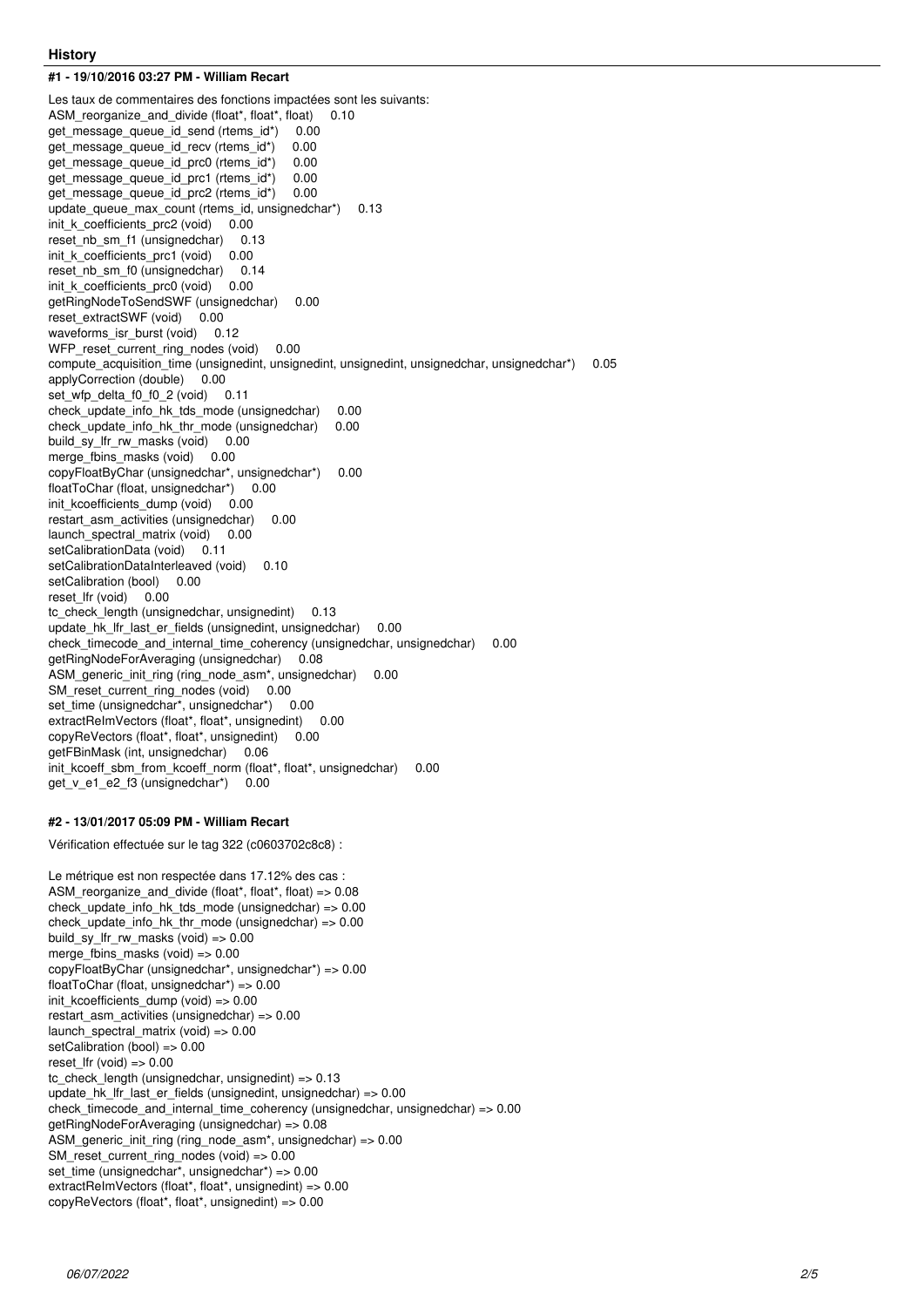getFBinMask (int, unsignedchar) => 0.06 init\_kcoeff\_sbm\_from\_kcoeff\_norm (float\*, float\*, unsignedchar) => 0.00 send dumb hk (void)  $=> 0.14$ get\_v\_e1\_e2\_f3 (unsignedchar\*) => 0.00 increment hk counter (unsignedchar, unsignedchar, unsignedint\*) =>  $0.00$ get message queue id send (rtems  $id^*$ ) => 0.00 get\_message\_queue\_id\_recv (rtems\_id\*) =>  $0.00$ get\_message\_queue\_id\_prc0 (rtems\_id\*) => 0.00 get\_message\_queue\_id\_prc1 (rtems\_id\*) => 0.00 get message queue id prc2 (rtems  $id^*$ ) => 0.00 update\_queue\_max\_count (rtems\_id, unsignedchar\*) => 0.11 init\_k\_coefficients\_prc2 (void) =>  $0.00$ reset nb sm f1 (unsignedchar) =>  $0.13$ init k coefficients  $prc1$  (void) => 0.00 reset nb sm f0 (unsignedchar)  $=$   $>$  0.14 init\_k\_coefficients\_prc0 (void) =>  $0.00$ getRingNodeToSendSWF (unsignedchar) => 0.00 reset\_extractSWF (void) => 0.00 waveforms\_isr\_burst (void) => 0.12 WFP\_reset\_current\_ring\_nodes (void) => 0.00 compute acquisition time (unsignedint, unsignedint, unsignedint, unsignedchar, unsignedchar\*) => 0.05 applyCorrection (double) => 0.00 set\_wfp\_delta\_f0\_f0\_2 (void) => 0.11

### **#3 - 26/04/2017 02:48 PM - William Recart**

Satus on FSW V3.2.0.15 : still opened : metric not respected for 19.10% ASM\_reorganize\_and\_divide (float\*, float\*, float) 0.08 getRingNodeForAveraging (unsignedchar) 0.08 ASM\_generic\_init\_ring (ring\_node\_asm\*, unsignedchar) 0.00 SM\_reset\_current\_ring\_nodes (void) 0.00 set\_time (unsignedchar\*, unsignedchar\*) 0.00 extractReImVectors (float\*, float\*, unsignedint) 0.00 copyReVectors (float\*, float\*, unsignedint) 0.00 getFBinMask (int, unsignedchar) 0.06 acquisitionTimeIsValid (unsignedint, unsignedint, unsignedchar) 0.11 init\_kcoeff\_sbm\_from\_kcoeff\_norm (float\*, float\*, unsignedchar) 0.00 filter (int, filter\_ctx\*) 0.06 send\_dumb\_hk (void) 0.14 get v e1 e2 f3 (unsignedchar\*) 0.00 increment hk counter (unsignedchar, unsignedchar, unsignedint\*) 0.00 get\_message\_queue\_id\_send (rtems\_id\*) 0.00 get\_message\_queue\_id\_recv (rtems\_id\*) 0.00 get message queue id prc0 (rtems id\*) 0.00 get\_message\_queue\_id\_prc1 (rtems\_id\*) 0.00 get message queue id prc2 (rtems id\*) 0.00 update\_queue\_max\_count (rtems\_id, unsignedchar\*) 0.11 init\_k\_coefficients\_prc2 (void) 0.00 reset nb sm\_f1 (unsignedchar) 0.13 init\_k\_coefficients\_prc1 (void) 0.00 reset nb sm\_f0 (unsignedchar) 0.14 init\_k\_coefficients\_prc0 (void) 0.00 getRingNodeToSendSWF (unsignedchar) 0.00 reset\_extractSWF (void) 0.00 waveforms\_isr\_burst (void) 0.12 WFP\_reset\_current\_ring\_nodes (void) 0.00 compute\_acquisition\_time (unsignedint, unsignedint, unsignedint, unsignedchar, unsignedchar\*) 0.05 applyCorrection (double) 0.00 set\_wfp\_delta\_f0\_f0\_2 (void) 0.00 check\_update\_info\_hk\_tds\_mode (unsignedchar) 0.00 check update info hk thr mode (unsignedchar) 0.00 set hk\_lfr\_sc\_rw\_f\_flag (unsignedchar, unsignedchar, float) 0.03 check sy lfr\_rw\_f (ccsdsTelecommandPacket\_t\*, int, int\*, float\*) 0.00 build\_sy\_lfr\_rw\_mask (unsignedint) 0.13 build\_sy\_lfr\_rw\_masks (void) 0.00 merge\_fbins\_masks (void) 0.00 copyFloatByChar (unsignedchar\*, unsignedchar\*) 0.00 copyInt32ByChar (unsignedchar\*, unsignedchar\*) 0.00 copyInt16ByChar (unsignedchar\*, unsignedchar\*) 0.00 floatToChar (float, unsignedchar\*) 0.00 init\_kcoefficients\_dump (void) 0.00 restart\_asm\_activities (unsignedchar) 0.00 launch\_spectral\_matrix (void) 0.00 setCalibration (bool) 0.00 reset\_lfr (void) 0.00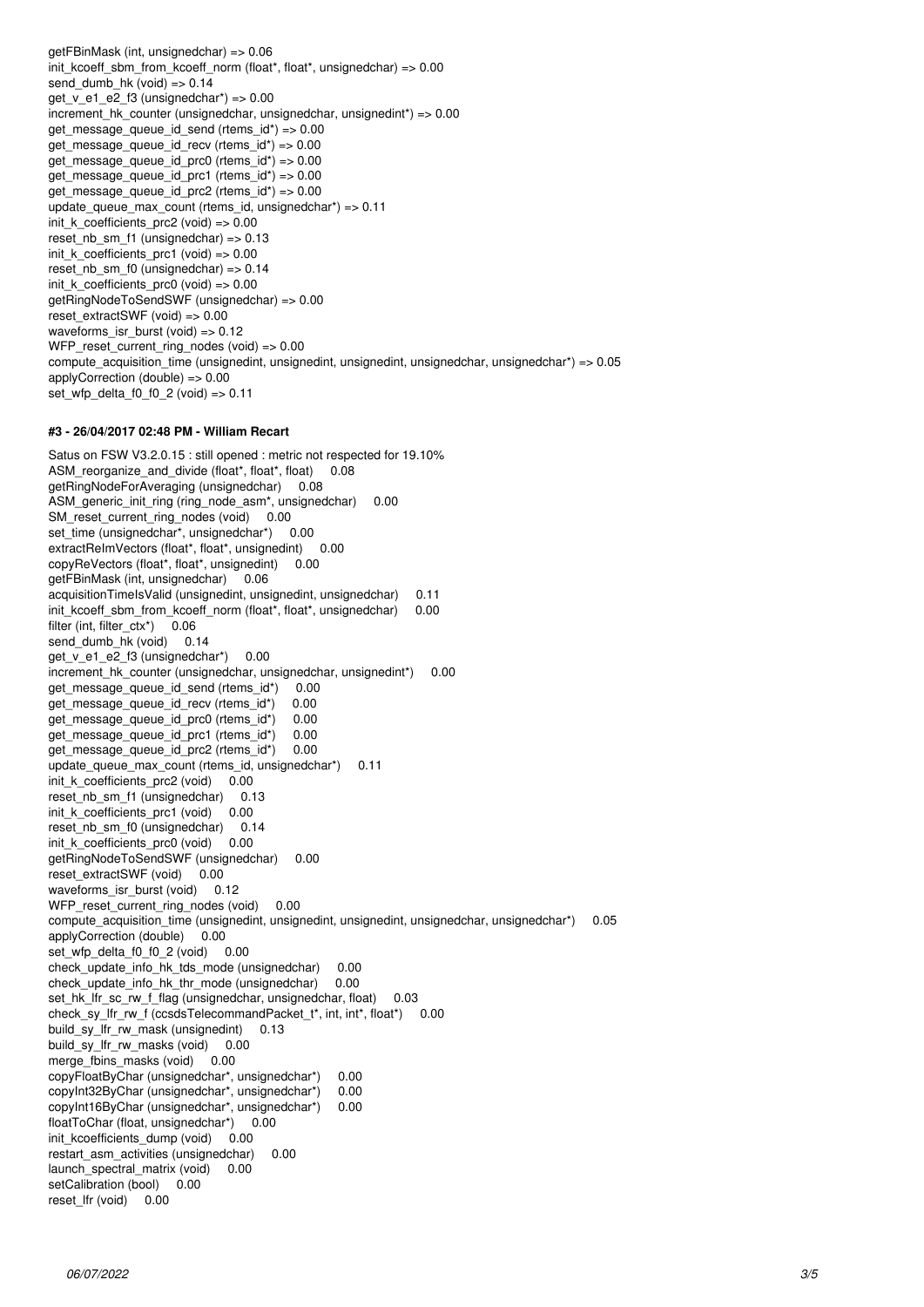tc\_check\_length (unsignedchar, unsignedint) 0.13 update\_hk\_lfr\_last\_er\_fields (unsignedint, unsignedchar) 0.00 check timecode and internal time coherency (unsignedchar, unsignedchar) 0.00

#### **#4 - 14/05/2017 05:44 PM - William Recart**

*- Status changed from New to Resolved*

RFW submitted : RPW-MEB-LFR-RFW-00255-LPP

#### **#5 - 02/10/2018 05:54 PM - William Recart**

RPW-MEB-LFR-RFW-00255-LPP Rejected on 20/07/2017

#### **#6 - 03/10/2018 06:18 PM - William Recart**

*- Assignee changed from paul leroy to Alexis Jeandet*

Satus on FSW V3.2.0.21 : still opened : metric not respected for 17.04% : lfr\_rtems\_cpu\_usage\_report (void) 0.04 tc\_check\_length (unsignedchar, unsignedint) 0.13 ASM\_reorganize\_and\_divide (float\*, float\*, float) 0.08 restart\_asm\_activities (unsignedchar) 0.00 launch\_spectral\_matrix (void) 0.00 setCalibration (bool) 0.00 reset\_lfr (void) 0.00 check\_update\_info\_hk\_tds\_mode (unsignedchar) 0.00 check\_update\_info\_hk\_thr\_mode (unsignedchar) 0.00 set\_hk\_lfr\_sc\_rw\_f\_flag (unsignedchar, unsignedchar, float) 0.03 check\_sy\_lfr\_rw\_f (ccsdsTelecommandPacket\_t\*, int, int\*, float\*) 0.00 build\_sy\_lfr\_rw\_mask (unsignedint) 0.13 build\_sy\_lfr\_rw\_masks (void) 0.00 merge\_fbins\_masks (void) 0.00 copyFloatByChar (unsignedchar\*, unsignedchar\*) 0.00 copyInt32ByChar (unsignedchar\*, unsignedchar\*) 0.00 copyInt16ByChar (unsignedchar\*, unsignedchar\*) 0.00 floatToChar (float, unsignedchar\*) 0.00 init\_kcoefficients\_dump (void) 0.00 getRingNodeToSendSWF (unsignedchar) 0.00 reset\_extractSWF (void) 0.00 waveforms\_isr\_burst (void) 0.12 WFP\_reset\_current\_ring\_nodes (void) 0.00 compute\_acquisition\_time (unsignedint, unsignedint, unsignedint, unsignedchar, unsignedchar\*) 0.05 applyCorrection (double) 0.00 set\_wfp\_delta\_f0\_f0\_2 (void) 0.00 reset\_nb\_sm\_f0 (unsignedchar) 0.14 init\_k\_coefficients\_prc0 (void) 0.00 reset\_nb\_sm\_f1 (unsignedchar) 0.13 init\_k\_coefficients\_prc1 (void) 0.00 init\_k\_coefficients\_prc2 (void) 0.00 get message queue id send (rtems id\*) 0.00 get\_message\_queue\_id\_recv (rtems\_id\*) 0.00 get message queue id prc0 (rtems id\*) 0.00 get\_message\_queue\_id\_prc1 (rtems\_id\*) 0.00 get\_message\_queue\_id\_prc2 (rtems\_id\*) 0.00 get\_v\_e1\_e2\_f3 (unsignedchar\*) 0.00 increment\_hk\_counter (unsignedchar, unsignedchar, unsignedint\*) 0.00 getRingNodeForAveraging (unsignedchar) 0.08 ASM\_generic\_init\_ring (ring\_node\_asm\*, unsignedchar) 0.00 SM\_reset\_current\_ring\_nodes (void) 0.00 set\_time (unsignedchar\*, unsignedchar\*) 0.00 getFBinMask (int, unsignedchar) 0.06 init\_kcoeff\_sbm\_from\_kcoeff\_norm (float\*, float\*, unsignedchar) 0.00 update hk\_lfr\_last\_er\_fields (unsignedint, unsignedchar) 0.00 check timecode and internal time coherency (unsignedchar, unsignedchar) 0.00

#### **#7 - 03/10/2018 06:18 PM - William Recart**

*- Status changed from Resolved to In Progress*

#### **#8 - 13/12/2018 02:38 PM - William Recart**

RPW-MEB-LFR-RFW-00255-LPP V1.1 submitted